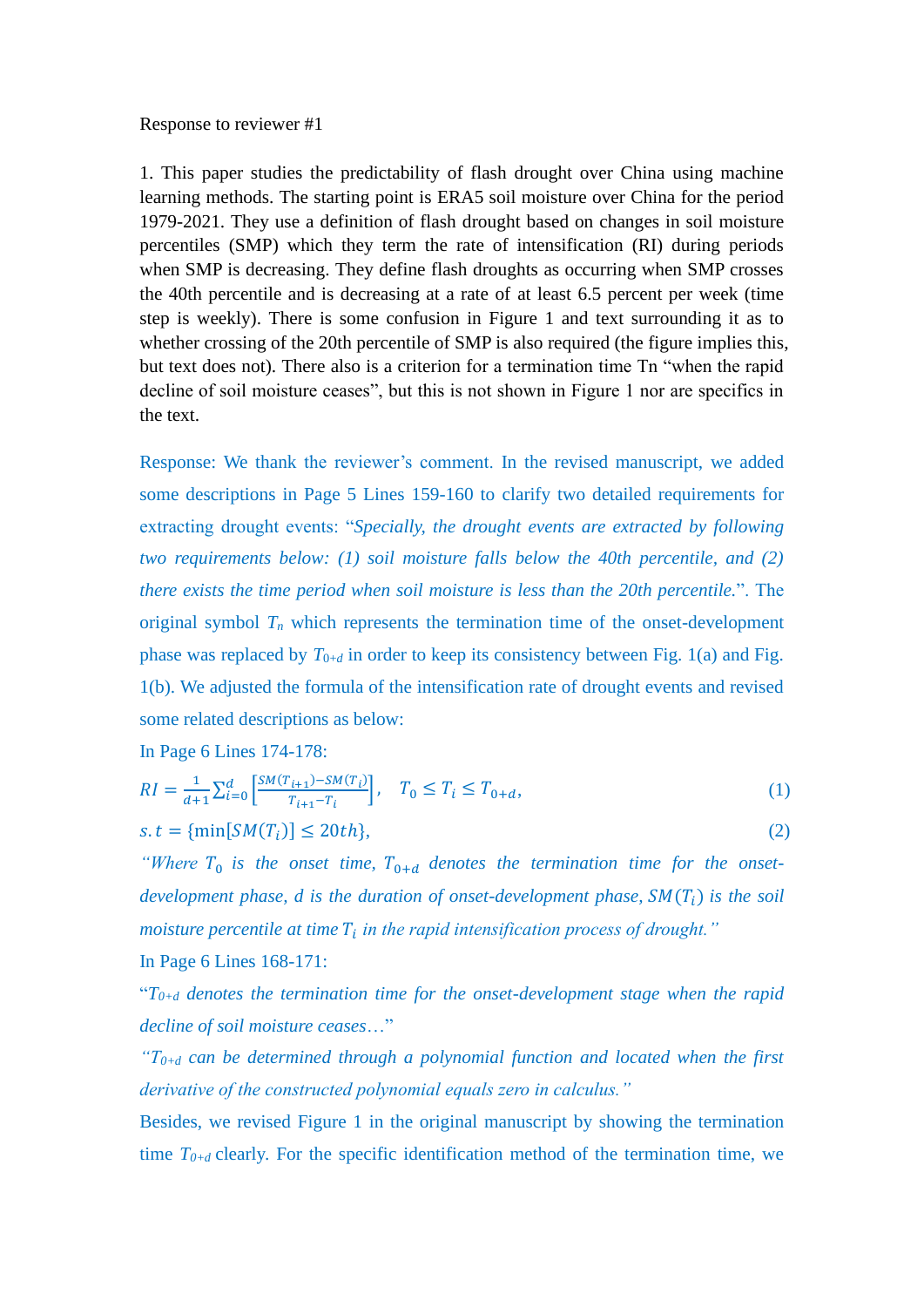added a sentence in Page 6 Lines 171: *"The detailed determination process of T0+d is presented in our previous study (Liu et al. 2020a)."*



Fig.1 A concept map for identifying flash droughts.

2. My main problem with this paper is philosophical. Why are you using machine learning at all? It reflects no physical process understanding water – you just throw a bunch of variables that you think could possibly have something to do with RI and turn the crank. Rather obviously, flash droughts are going to occur during dry periods (during precipitating periods, presumably soil moisture increases rather than decreases). So given that it's dry, it must have to do with evaporative demand, and the soil moisture you start with. We do understand those processes (albeit imperfectly), so surely you could use a physically based model to predict the RI. Now, if you did that first, and then applied ML and could somehow (not clear at all to me how) use the ML predictions to diagnose the physically based ones so as to improve them, I would be interested. But I don't really see where the hydrologic content is in this paper.

## **Response:**

Thanks for your comments. We agree that a physically-based model is helpful to understand the physical process of flash drought. Flash drought is an emerging and ongoing topic in the drought community during the past ten years. It has a rather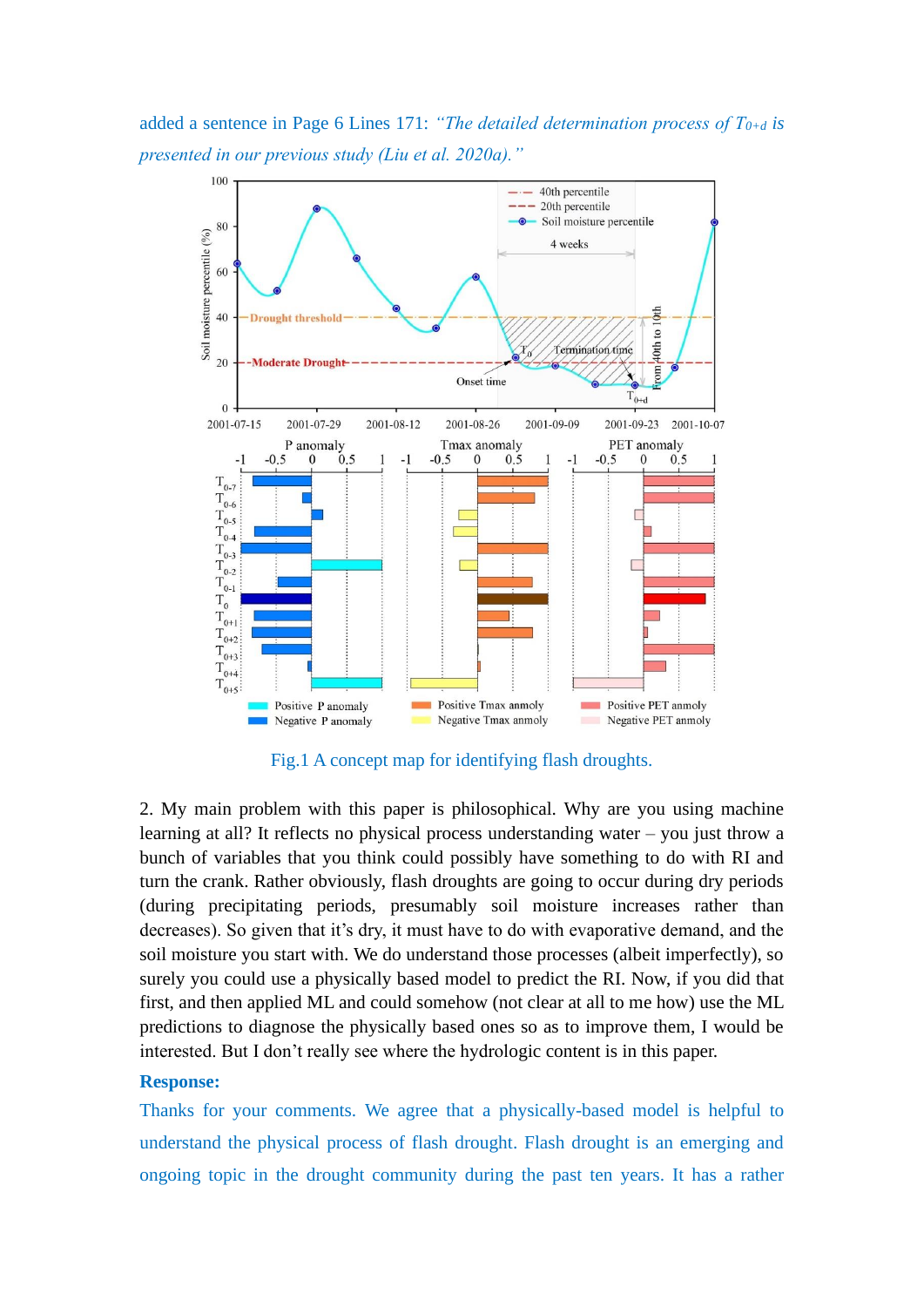complicated evolving process and is influenced by a variety of factors in its different development stages. A variety of studies have analyzed the characteristics of flash drought at global and regional scales, though there is no consistent notion on how we define flash droughts in the community (e.g., Ford et al. 2015; Otkin et al. 2018; Liu et al., 2020). Especially, the physically driven mechanism of flash drought is still uncertain. Given the current progresses of the flash drought field, it is difficult to predict RI using physical-based models. The three machine learning (ML) technologies (i.e., MLR, RF, and LSTM) were used to establish the relationship between RI and predictors, which can be served as references for recognizing and understanding the physical formation and development features of flash droughts.

We agree that it is difficult to use ML technologies to reflect the physical process of flash drought. However, these ML technologies have advantages in providing a fast and direct mapping pathway between the independent and dependent variables based on a combination of abundant data and advanced model architectures (Feng et al., 2021; Yang et al., 2020). Also, they are able to provide an accurate estimation of soil moisture, though the input samples are limited (Long et al., 2019). Given this, we considered using the ML models to evaluate the feasibility of flash droughts simulation over China. Our current study is to figure out the statistical interaction between RI and the anomalies of meteorological factors, which is beneficial for understanding the physical mechanism of flash droughts.

Besides, we appreciate the reviewer for providing a good idea that we can diagnose the physical-based models using machine learning technologies so as to improve the performance of the former models. This might be a study direction in the future flash drought field. However, considering the reason for the unclear physical mechanism of flash droughts, we applied the ML models to analyze the potential relationship between the RI and anomalies of climate factors in the current work. This is the first step before we effectively construct physical-based models to simulate and predict the RI in the future. The reason for using machine learning algorithms has been supplemented in the introduction section in Page 4 Lines 107-113:

"*These ML technologies have some advantages in providing a fast and direct mapping pathway between the independent and dependent variables based on a combination of abundant data and advanced model architectures (Feng et al., 2021; Yang et al.,*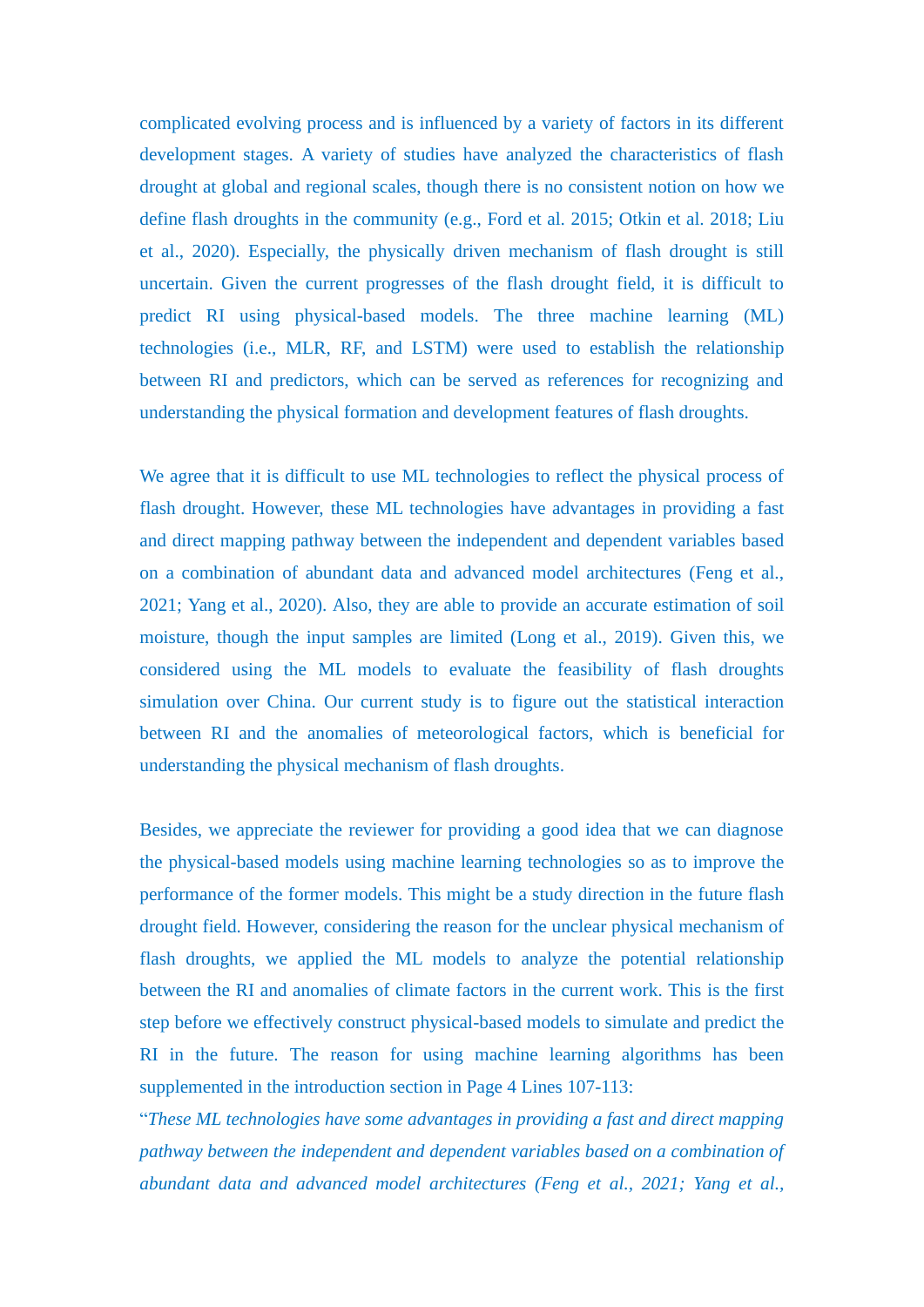*2020). Also, they are able to provide an accurate estimation of soil moisture, though the input samples are limited (Long et al., 2019). Given the inconsistent definition of flash drought and its uncertain driving mechanism, we applied the ML models to simulate flash droughts, which is beneficial for understanding their physical mechanism in the future. Meanwhile, limited studies focused on flash droughts based on ML technologies.*"

#### References:

- Feng, Z., Niu, W., Tang, Z., Xu, Y., Zhang, H.: Evolutionary artificial intelligence model via cooperation search algorithm and extreme learning machine for multiple scales nonstationary hydrological time series prediction, J. Hydrol., 595, 126062, [https://doi.org/10.1016/j.jhydrol.2021.126062,](https://doi.org/10.1016/j.jhydrol.2021.126062) 2021.
- Ford, T. W., McRoberts, D. B., Quiring, S. M., Hall, R. E.: On the utility of in situ soil moisture observations for flash drought early warning in Oklahoma, USA, Geophys. Res. Lett., 42:9790–9798, https://doi.org/10.1002/2015GL066600, 2015.
- Liu, Y., Zhu, Y., Ren, L., Otkin, J., Jiang S.: Two Different Methods for Flash Drought Identification: Comparison of Their Strengths and Limitations, J. Hydrometeorol., 21: 691- 704, https://doi.org/10.1175/JHM-D-19-0088.1, 2020.
- Long, D., Bai, L., Yan, L., Zhang, C., Shi, C., Yang, W., Lei, H., Quan, J., Meng, X., Shi, C.: Generation of spatially complete and daily continuous surface soil moisture of high spatial resolution, Remote Sens. Environ., 233, 10.1016/j.rse.2019.111364, 2019.
- Otkin, J. A., Svoboda, M., Hunt, E. D., Ford, T. W., Anderson, M. C., Hain, C., Basara, J. B.: Flash Droughts: A review and assessment of the challenges imposed by rapid onset droughts in the United States, Bull. Am. Meteorol. Soc., 99(5), 911-919, https://doi.org/10.1175/BAMS-D-17-0149.1, 2018.
- Yang, S., Yang, D., Chen, J., Santisirisomboon, J., Zhao, B.: A physical process and machine learning combined hydrological model for daily streamflow simulations of large watersheds with limited observation data, J. Hydrol., 590(1): 125206, http://doi.org/10.1016/j.jhydrol.2020.125206, 2020.

3. My other complaint is that key information needed to understand the results is either buried in text or missing altogether. For instance, were flash drought periods extracted from the entire period of record, without regard for season? Ordinarily, one would expect such events to occur primarily in summer, when evaporative demand is the highest. But RI is determined in terms of soil moisture percentage changes, which complicates the picture considerably. In winter, for instance, evaporative demand will be reduced, but the range of soil moisture percentages likely is also reduced, so it could be that the statistics of RIs are being dominated by events that in a practical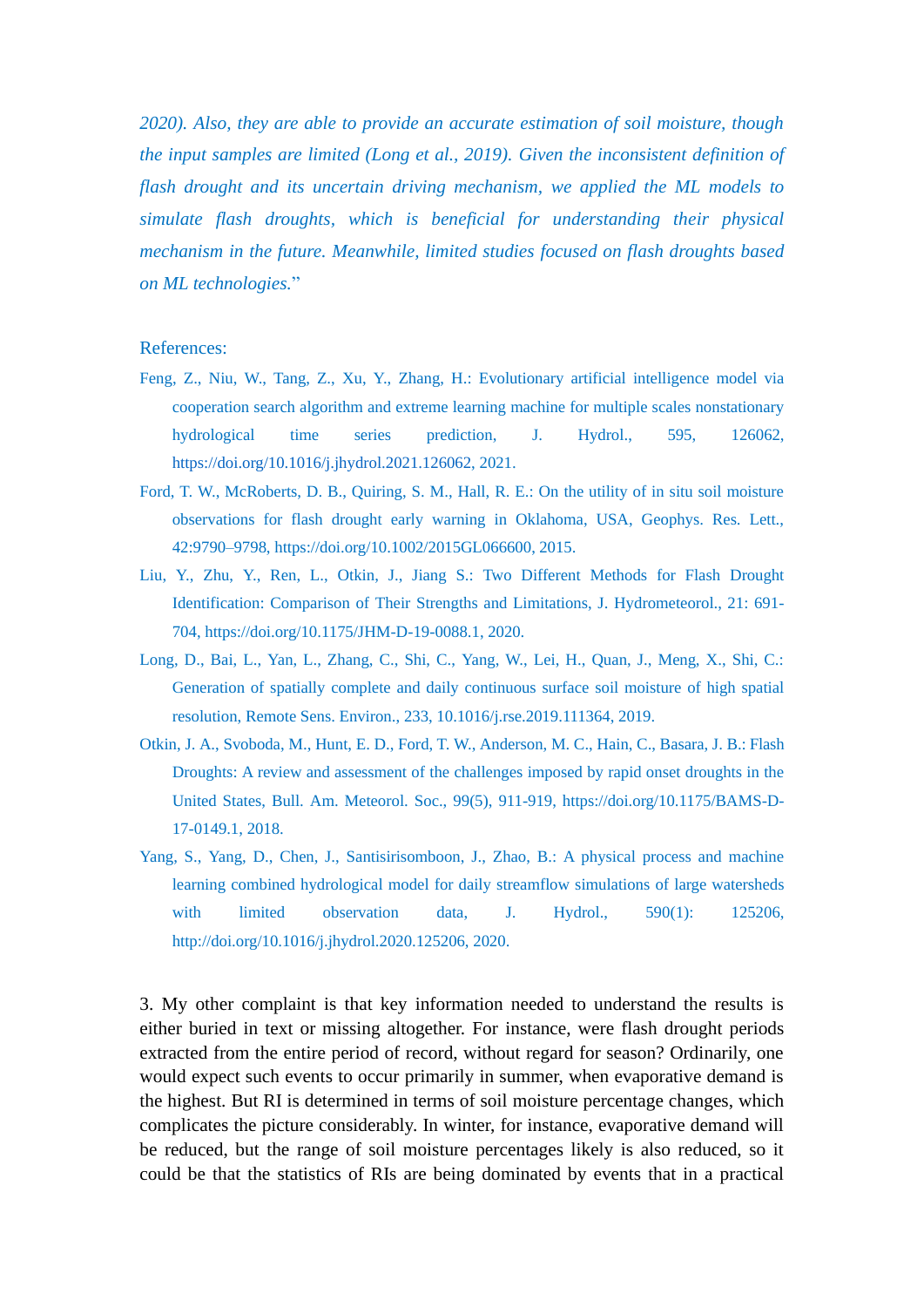sense aren't really droughts at all. I don't know if this is true but constraining the analysis to a window in the summer (if this hasn't already been done – I searched the document and didn't find any indication that it was) would make the most sense.

### **Response**:

Thanks for pointing out that. Yes, we extracted flash drought from the entire period of record. When we designed the manuscript, we also first focused on flash droughts in the summertime as the reviewer suggested. We analyzed the identification results carefully and found flash droughts are prone to occur during the cross seasons (e.g., spring-summer or the summer-autumn). Constraining the analysis to a window in the summer may miss the continuous development process of flash drought. Given the above considerations, we preferred to analyze flash droughts by using the entire period. The main reasons are listed below: Firstly, our method relies on continuous time series of soil moisture percentile. The intermittent data makes it hard to capture the onset, or termination of drought events accurately, and the continuity and integrity of the datasets are important for identifying the development process of drought. Secondly, some important information related to flash droughts might be ignored if we merely focus on them in the summer. Previous studies showed that flash droughts may coexist with the seasonal drought and cross-seasonal drought due to the diverse climatic conditions and underlying surface (i.e., the soil texture and vegetation cover) of China (Liu et al., 2020). Meanwhile, according to their study, cross-season drought events easily started from spring (April and May) and summer (June and July). We also analyze the frequency of flash drought occurrence (FOC, Mo et al., 2016) in different seasons, as shown in Fig. 2. According to our identification results, the frequency of flash drought occurrence in winter is the lowest, and for 84% of the study area, the FOC is no more than 5% (Fig. 2a). This low value may have tiny influences on the simulation results. Based on the above analysis, we were more inclined to use the entire period for RI simulation and prediction of flash droughts. We considered your suggestion carefully and supplemented some expressions in Page 6 Lines 179-186 in the revised manuscript to explain the reason why we focused on the entire period.

*"We extracted flash drought from the entire period of record, the main reasons are listed: Firstly, our method relies on continuous time series of soil moisture percentile. The intermittent data makes it hard to capture the onset, or termination of drought*